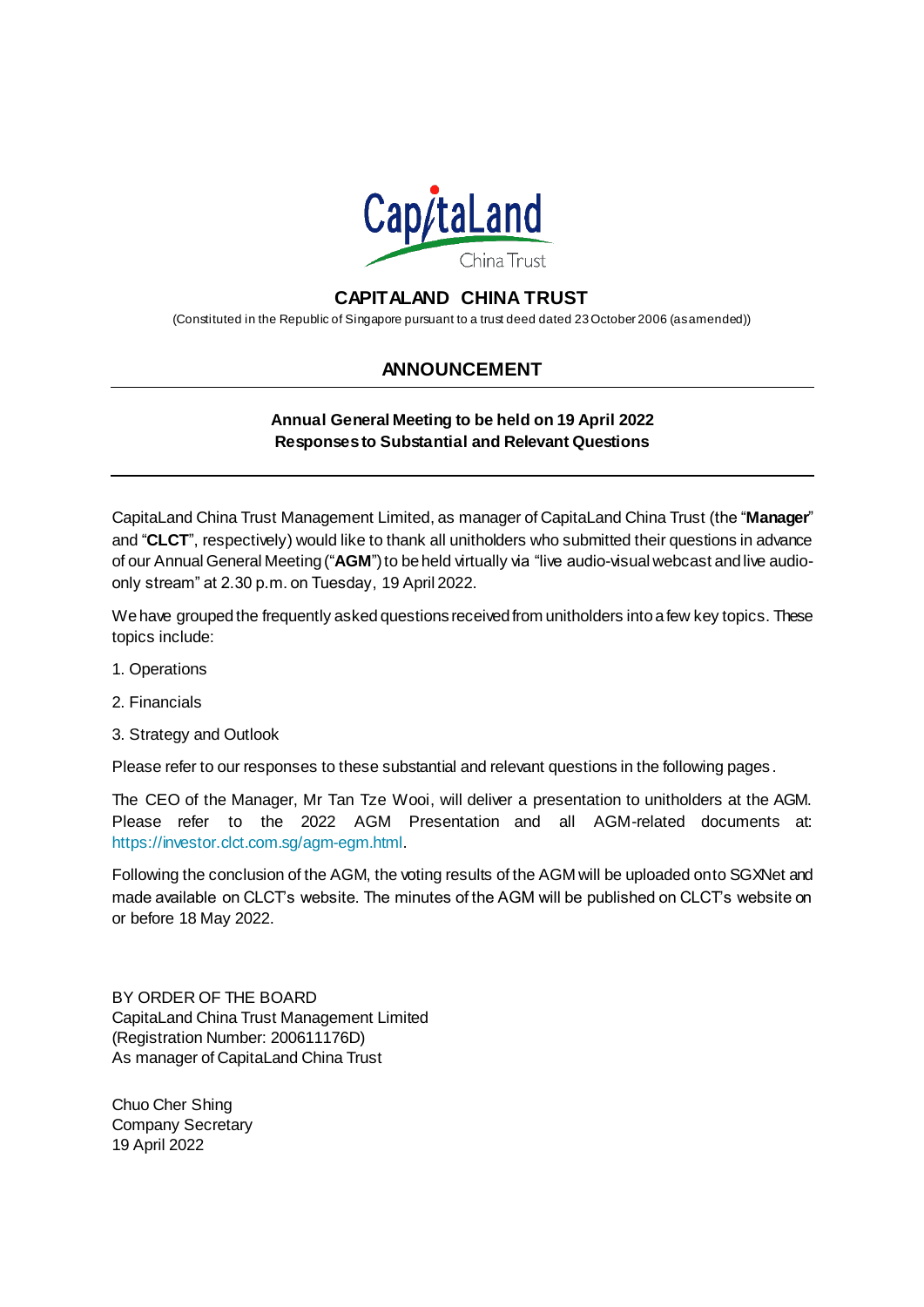## **Important Notice**

The past performance of CapitaLand China Trust ("**CLCT**") is not indicative of future performance. The listing of the units in CLCT ("**Units**") on the Singapore Exchange Securities Trading Limited (the "**SGX-ST**") does not guarantee a liquid market for the Units. The value of the Units and the income derived from them may fall as well as rise. Units are not obligations of, deposits in, or guaranteed by, CapitaLand China Trust Management Limited, as manager of CLCT (the "**Manager**") or any of its affiliates. An investment in the Units is subject to investment risks, including the possible loss of the principal amount invested. Investors have no right to request that the Manager redeem or purchase their Units while the Units are listed on the SGX-ST. It is intended that holders of Units may only deal in their Units through trading on the SGX-ST.

This announcement is for information only and does not constitute an invitation or offer to acquire, purchase or subscribe for the Units.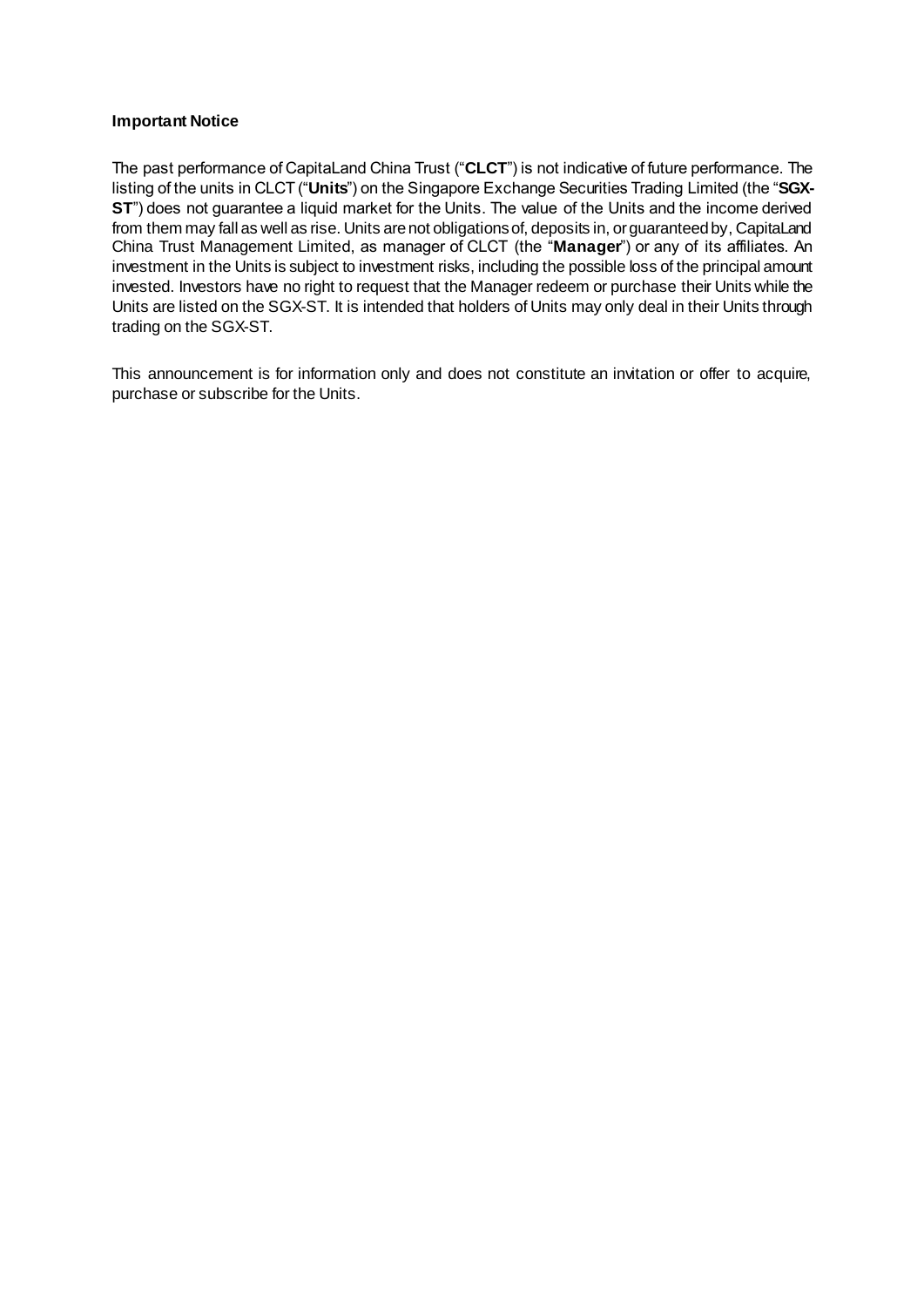|    | A. Operations                                                                                                                                                                                                                                                                                                                                                                                                                                                                                                                                                                                                                                                                                                                                                                                                                                                                                                                                                                                                                                                                                                |  |
|----|--------------------------------------------------------------------------------------------------------------------------------------------------------------------------------------------------------------------------------------------------------------------------------------------------------------------------------------------------------------------------------------------------------------------------------------------------------------------------------------------------------------------------------------------------------------------------------------------------------------------------------------------------------------------------------------------------------------------------------------------------------------------------------------------------------------------------------------------------------------------------------------------------------------------------------------------------------------------------------------------------------------------------------------------------------------------------------------------------------------|--|
| 1. | FY 2021 marks the year in which CLCT has successfully and completely<br>expanded its mandate to include five Business Parks and four Logistics<br>Parks, on top of its existing 11 retail assets. As a result of the rebound from<br>the pandemic-lows and the full year contributions from its acquisitions,<br>financials improved across the board - gross revenue and net property<br>income increased 79.5% and 85.2%, respectively. What are some of the<br>learning points which may be helpful for CLCT's future corporate actions?<br>Also, how sustainable are the increases to CLCT's financials?                                                                                                                                                                                                                                                                                                                                                                                                                                                                                                 |  |
|    | Over the last two years, our strategy of diversifying across asset classes, geography<br>and tenant base to strengthen portfolio resiliency has borne fruits in the following<br>ways:                                                                                                                                                                                                                                                                                                                                                                                                                                                                                                                                                                                                                                                                                                                                                                                                                                                                                                                       |  |
|    | 1. Increased Asset Class Diversification<br>With the acquisition of the five Business Parks and four Logistics<br>Parks, we expanded our revenue stream into asset classes that are<br>able to benefit from China's structural upgrading of the economy<br>towards innovation-driven growth.<br>2. Enhanced Geographical Diversification<br>We have been able to mitigate the impact and cushion earnings<br>volatility from sporadic lockdowns that occurred across different cities<br>in China.<br>3. Reduced Tenant Risk Concentration<br>Percentage contribution <sup>1</sup> of total rental income from our top tenant<br>declined from 4.1% in FY 2020 to 2.5% in FY 2021.<br>50% of our top 10 tenants are from the Business Park and Logistics                                                                                                                                                                                                                                                                                                                                                     |  |
|    | Park sectors.<br>As a result of our diversification strategy, we reported the highest net property<br>income ("NPI") since listing, led by the consolidation of Rock Square and maiden<br>contribution from our five Business Parks and four Logistics Parks. The strong<br>performance of our new economy segment further reaffirms our position as a<br>resilient, multi-asset S-REIT. This forward-looking portfolio reconstitution strategy is<br>closely aligned with China's dual circulation strategy, which will position us to<br>withstand market cycles and be less susceptible to any adverse changes caused by<br>unforeseeable external events. Staying focused on executing our strategy is the key<br>to our improved performance. Barring unforeseen circumstances, the assets are<br>expected to continue performing and contributing to CLCT's growth.<br>We are committed to delivering sustainable growth to our unitholders and will<br>continue to engage in strategic and timely acquisitions and divestments as well as<br>enhancement of our assets to optimise portfolio returns. |  |

 $\overline{a}$ <sup>1</sup> By Total Rental Income, includes both gross rental income and the gross turnover rental income ("**GTO**") components to account for pure GTO leases.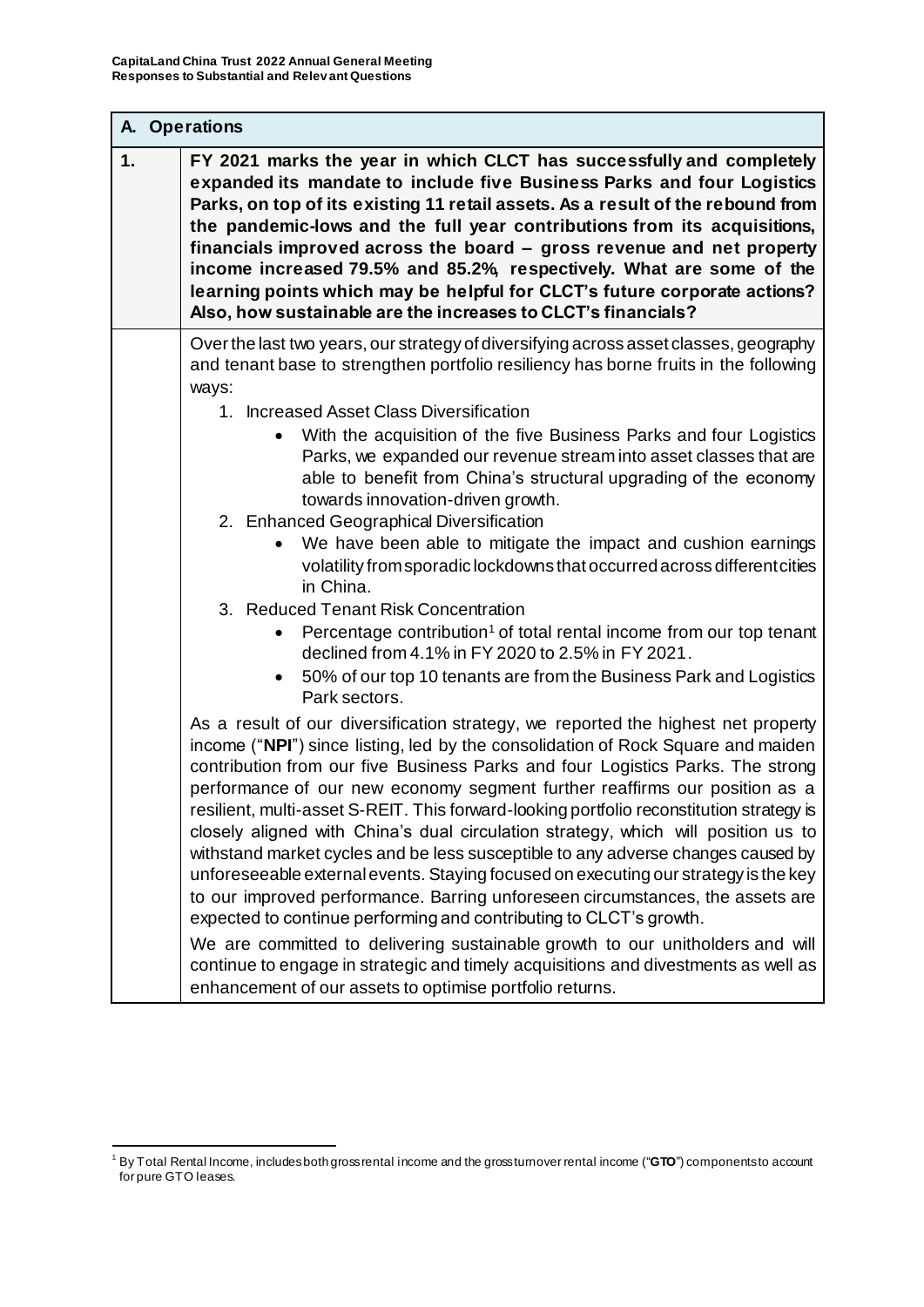| 2. | The impact of COVID-19 differs from one segment to the other - hospitality<br>and retail are the most badly affected by movement restrictions, while<br>logistics may be supported by the tailwinds of working- and shopping-from-<br>home. Such is evidenced in the -3.4% average rental reversion recorded by<br>the retail segment, versus the 7.0% and 2.7% for the Business Parks and<br>Logistics Parks segments, respectively. What is the impact of the current<br>resurgence in COVID-19 to CLCT's operations and/or strategies?<br>How has the current COVID-19 situation in China affected the performance of<br>the asset class, in particular the shopping mall assets?                                                                                                                                                                                                                                                                                                                                                                                                                                                                                                                                                                                                                                                                                |
|----|---------------------------------------------------------------------------------------------------------------------------------------------------------------------------------------------------------------------------------------------------------------------------------------------------------------------------------------------------------------------------------------------------------------------------------------------------------------------------------------------------------------------------------------------------------------------------------------------------------------------------------------------------------------------------------------------------------------------------------------------------------------------------------------------------------------------------------------------------------------------------------------------------------------------------------------------------------------------------------------------------------------------------------------------------------------------------------------------------------------------------------------------------------------------------------------------------------------------------------------------------------------------------------------------------------------------------------------------------------------------|
|    | For our retail sector, from January to February 2022, we saw a healthy return of<br>traffic and sales to 70-90% and 80-90% of pre-COVID-19 levels, respectively.<br>However, with the increase in COVID-19 cases this year, CapitaMall Qibao and<br>CapitaMall Aidemengdun were mandated to close on government directives in the<br>middle of March, while CapitaMall Xuefu was mandated to close at the end of March.<br>Both CapitaMall Xuefu and CapitaMall Aidemengdun reopened on 11 April 2022,<br>but were asked to close from 17 April 2022 and 18 April 2022 respectively to<br>cooperate with local directives. While the other malls are operational, some tenants<br>in trade categories such as Education and Leisure & Entertainment have been<br>asked to close in view of the rising cases. As the situation is still developing and is<br>fluid, we are working closely with local authorities on the reopening of the malls. We<br>will look to provide reasonable support for some of our tenants whose businesses<br>are affected by COVID-19 on a case-by-case basis. Concurrently, when the<br>insurance criteria are met, we will also look to file insurance claims to offset the cost<br>of the closure.                                                                                                                                  |
|    | For our new economy segment, due to the recent COVID-19 situation in Shanghai<br>and surrounding cities, activities at Shanghai Fengxian and Kunshan Logistics<br>Parks are restricted. The rest of our Business Parks and Logistics Parks properties<br>are currently business as usual. We expect minimal impact of the recent COVID-19<br>wave on our Business Parks and Logistics Parks properties.<br>In terms of leasing demand, sentiments for the retail sector particularly in cities with<br>more stringent movement controls have been impacted. Due to our proactive<br>leasing management, we are seeing healthy performance coming through from the<br>Food & Beverage, Beauty & Health and Jewellery trade categories. For the new<br>economy asset classes, leasing demand remains strong with the portfolio Business<br>Park and Logistics Parks properties' rental reversion coming at positive mid-single<br>digits. We are seeing positive business confidence and steady leasing demand<br>coming through from the Electronics, Engineering, Biomedical Sciences and E-<br>Commerce sectors.<br>At the operating level, we will remain adaptable and flexible to capture and stay<br>ahead of new consumer trends. We will continue to proactively build tenant<br>stickiness and seek competitive advantage in the assets that we operate in. |
| 3. | How has the recent COVID-19 related lockdown in Shanghai impacted CLCTs<br>business?                                                                                                                                                                                                                                                                                                                                                                                                                                                                                                                                                                                                                                                                                                                                                                                                                                                                                                                                                                                                                                                                                                                                                                                                                                                                                |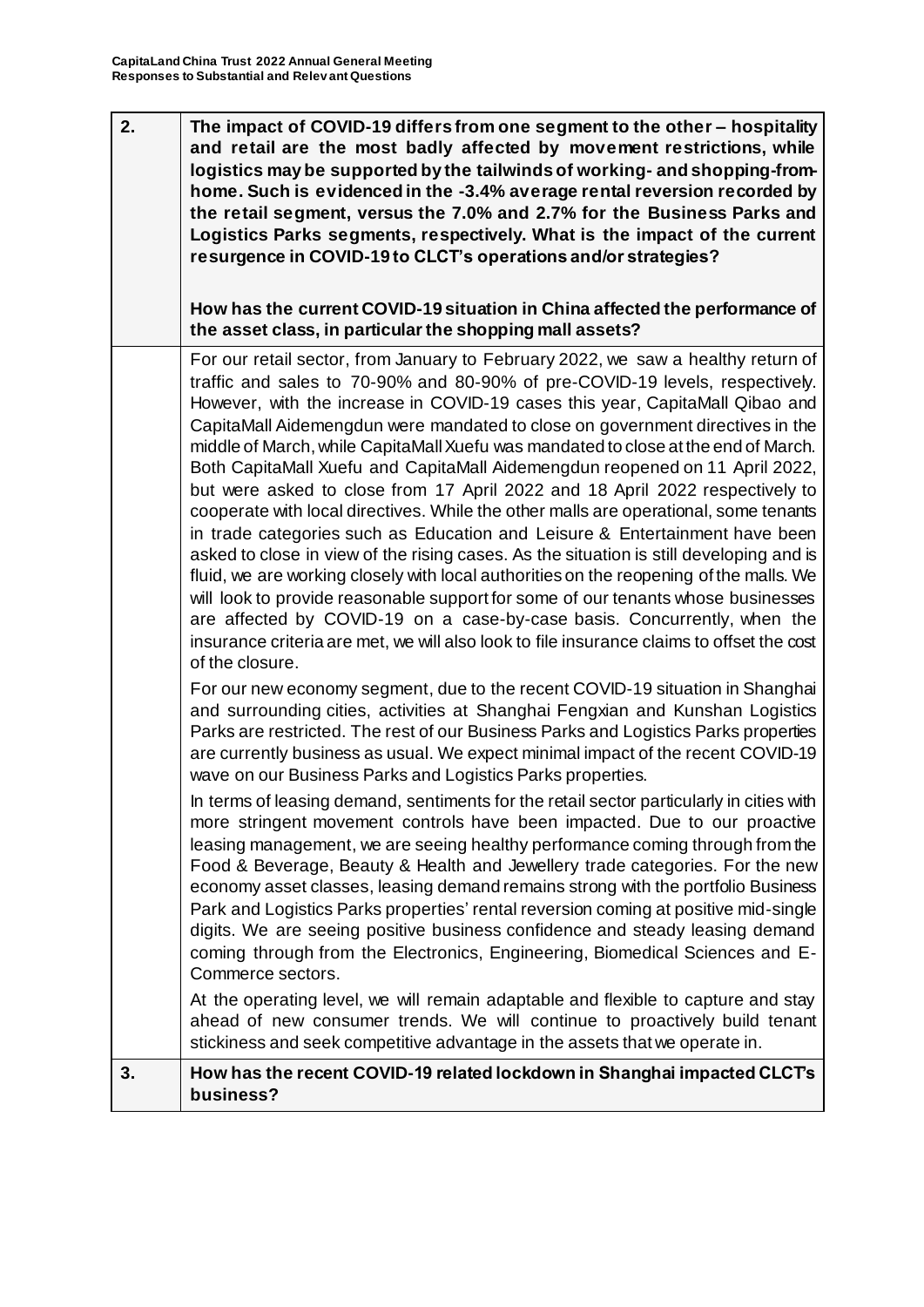| 6. | Has the Manager observed an increase in the prices of construction raw<br>materials in China? How will that impact your Asset Enhancement Initiatives<br>("AEI") and its hurdle rates?                                                                                                                                                                                                                                                                                                                                                                                                                                                                                                                                                                                                                                                                                                                                                                                                                                                                                                     |
|----|--------------------------------------------------------------------------------------------------------------------------------------------------------------------------------------------------------------------------------------------------------------------------------------------------------------------------------------------------------------------------------------------------------------------------------------------------------------------------------------------------------------------------------------------------------------------------------------------------------------------------------------------------------------------------------------------------------------------------------------------------------------------------------------------------------------------------------------------------------------------------------------------------------------------------------------------------------------------------------------------------------------------------------------------------------------------------------------------|
|    | Active utilities saving and conservation: For projects that have been<br>connected to our Internet of Things system, the system is able to detect and<br>monitor data, such as temperature and water consumption of the building.<br>The data guides the management in the energy and water conservation<br>meetings, providing early warning and guidance for projects with abnormal<br>energy consumption.<br>Centralised procurement and energy saving: Through the centralised<br>procurement of electricity, the unit price is locked in in advance to reduce the<br>price volatility.                                                                                                                                                                                                                                                                                                                                                                                                                                                                                                |
|    | Utilities costs account for around 8% of CLCT's operating expenses or<br>approximately 3% of CLCT's revenue.<br>Utilities rates year-to-date 2022 have increased in the range of around 10%<br>depending on the region in China. While a large part of utilities costs is borne by the<br>tenant for their own usage, our team in China is actively reviewing ways to optimise<br>the dollar costs borne by CLCT (i.e., in common area spaces). Various measures<br>that we have taken include:                                                                                                                                                                                                                                                                                                                                                                                                                                                                                                                                                                                            |
| 5. | What is the impact of rising utilities costs on CLCT's operating expenses?                                                                                                                                                                                                                                                                                                                                                                                                                                                                                                                                                                                                                                                                                                                                                                                                                                                                                                                                                                                                                 |
|    | China's online and offline retail sales have continued to grow and will co-exist to<br>cater to the diverse consumer preferences and needs. From January to March 2022,<br>China's online and offline share of total retail sales of consumer goods are 27.7%<br>and 72.3% respectively.<br>To capture changing consumer habits and preferences, we actively review our mall<br>trade mix and offerings to stay relevant and appealing. In addition, we responded<br>swiftly to the stay-home economy trend through CapitaStar, our ecommerce<br>platform. We adopt trending marketing approaches by working alongside retail<br>partners and leveraging on social media accounts to organise livestream sales as<br>well as run promotions. CapitaLand has over 12 million CapitaStar members in<br>China and more than 1.2 million in Singapore and will continue leveraging our retail<br>ecosystem to integrate both the physical and digital realm, creating a competitive<br>advantage for CapitaLand malls and increasing stickiness of our retailers and<br>shoppers to our malls. |
| 4. | What are the proactive initiatives undertaken by the Manager to ensure the<br>competitiveness as well as relevance of the malls in CLCT's portfolio?                                                                                                                                                                                                                                                                                                                                                                                                                                                                                                                                                                                                                                                                                                                                                                                                                                                                                                                                       |
|    | We will monitor the situation on the ground and provide updates on any material<br>developments.                                                                                                                                                                                                                                                                                                                                                                                                                                                                                                                                                                                                                                                                                                                                                                                                                                                                                                                                                                                           |
|    | Including Kunshan Bacheng Logistics Park that lies within the greater Shanghai<br>region, our total Shanghai region exposure by Asset Under Management ("AUM")<br>contributes only 4.1% of our total valuation. Hence, the lockdown is expected to<br>have minimal impact to CLCT's portfolio.                                                                                                                                                                                                                                                                                                                                                                                                                                                                                                                                                                                                                                                                                                                                                                                             |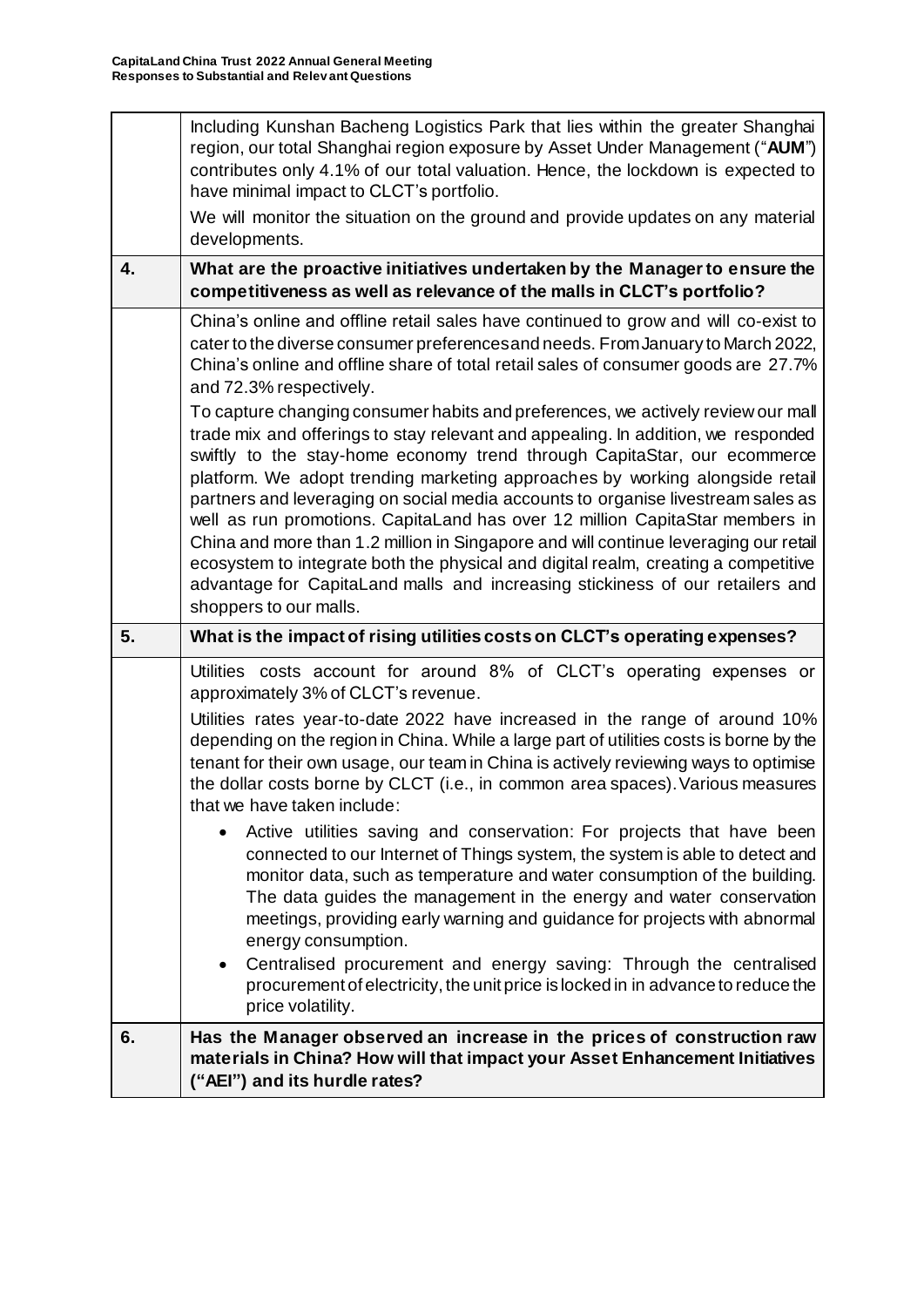| various factors such as the geo-political conflict and the ongoing COVID-19<br>pandemic. The rising cost of raw materials generally do not have significant impact<br>for AEI as the typical construction period (at six to nine months) for AEI is much<br>shorter compared to development projects (at least three years). Generally, during<br>the selection of a main contractor, the contractor would have factored in fluctuation<br>in costs within a certain range.                                                                                                                                                                                                                                            |
|------------------------------------------------------------------------------------------------------------------------------------------------------------------------------------------------------------------------------------------------------------------------------------------------------------------------------------------------------------------------------------------------------------------------------------------------------------------------------------------------------------------------------------------------------------------------------------------------------------------------------------------------------------------------------------------------------------------------|
| To mitigate any increase in raw material prices, we work closely with our CapitaLand<br>Development ("CLD") team to reduce the downtime due to AEI, balance the<br>incoming rental rates, and minimise other expenditures to meet the AEI return<br>expectations.                                                                                                                                                                                                                                                                                                                                                                                                                                                      |
| In addition, we also tap on CLD's established group procurement strategy. We<br>hedge the increase in cost by entering into advanced contracts with contractors.<br>Due to our good credit and strong relationship with contractors and raw materials<br>suppliers, we are able to manage the risk of rising material cost.                                                                                                                                                                                                                                                                                                                                                                                            |
| Portfolio weighted average lease expiry ("WALE") has decreased to less than<br>three years. What are the reasons for this decrease?                                                                                                                                                                                                                                                                                                                                                                                                                                                                                                                                                                                    |
| CLCT's WALE is reflective of its portfolio mix, with the addition of new economy<br>asset classes as well as divestment of master-lease retail assets and restructuring<br>of anchor spaces. Consistent with the market practice in China, the leases for<br>Business Parks and Logistics Parks properties in China range around 2-3 years.<br>This is slightly shorter compared to retail assets, which have some anchor and mini-<br>anchor tenants with leases ranging from 15-20 years for anchor tenants, and 5-7<br>years for mini-anchor tenants.<br>A relatively shorter WALE will allow us to mark-to-market in a favourable market,<br>while allowing flexibility to adjust tenancies to capture new trends. |
|                                                                                                                                                                                                                                                                                                                                                                                                                                                                                                                                                                                                                                                                                                                        |

| <b>B.</b> Financials |                                                                                                                                                                                                                                                                                                                                                                                                                                                                                                                                                                                                                                                                                                                                                                                                                                                                                                                                                                                                                                                                                                                                               |
|----------------------|-----------------------------------------------------------------------------------------------------------------------------------------------------------------------------------------------------------------------------------------------------------------------------------------------------------------------------------------------------------------------------------------------------------------------------------------------------------------------------------------------------------------------------------------------------------------------------------------------------------------------------------------------------------------------------------------------------------------------------------------------------------------------------------------------------------------------------------------------------------------------------------------------------------------------------------------------------------------------------------------------------------------------------------------------------------------------------------------------------------------------------------------------|
| 8.                   | Interest rates are expected to rise. How will that affect CLCT's distribution per<br>unit ("DPU")?                                                                                                                                                                                                                                                                                                                                                                                                                                                                                                                                                                                                                                                                                                                                                                                                                                                                                                                                                                                                                                            |
|                      | CLCT adopts an active capital management approach to mitigate financial impacts<br>from externalities. In anticipation of the rising interest rate environment, we have<br>locked in a high proportion of fixed rate debt of more than 70%, safeguarding<br>distributions against interest rate volatility. 66% of our loans are offshore while 20%<br>of our loans are onshore and 14% are Medium Term Notes. This combination of<br>onshore and offshore funding mix will allow us to capitalise on China's easing<br>monetary policy amidst the rising interest rate environment globally. A 10-basis point<br>increase in Singapore Swap Offer Rate ("SOR") interest rate is expected to have a<br>proforma impact of 0.02 cents in DPU on a per annumbasis. In terms of refinancing<br>requirements, CLCT has already successfully secured debtfacilities to refinance the<br>S\$180.0 million due in 2022, which will extend its maturity to 2027.<br>We will manage the rising interest rates by actively engaging banks, selecting the<br>best financial instruments to hedge against volatility and adjusting our hedging<br>levels. |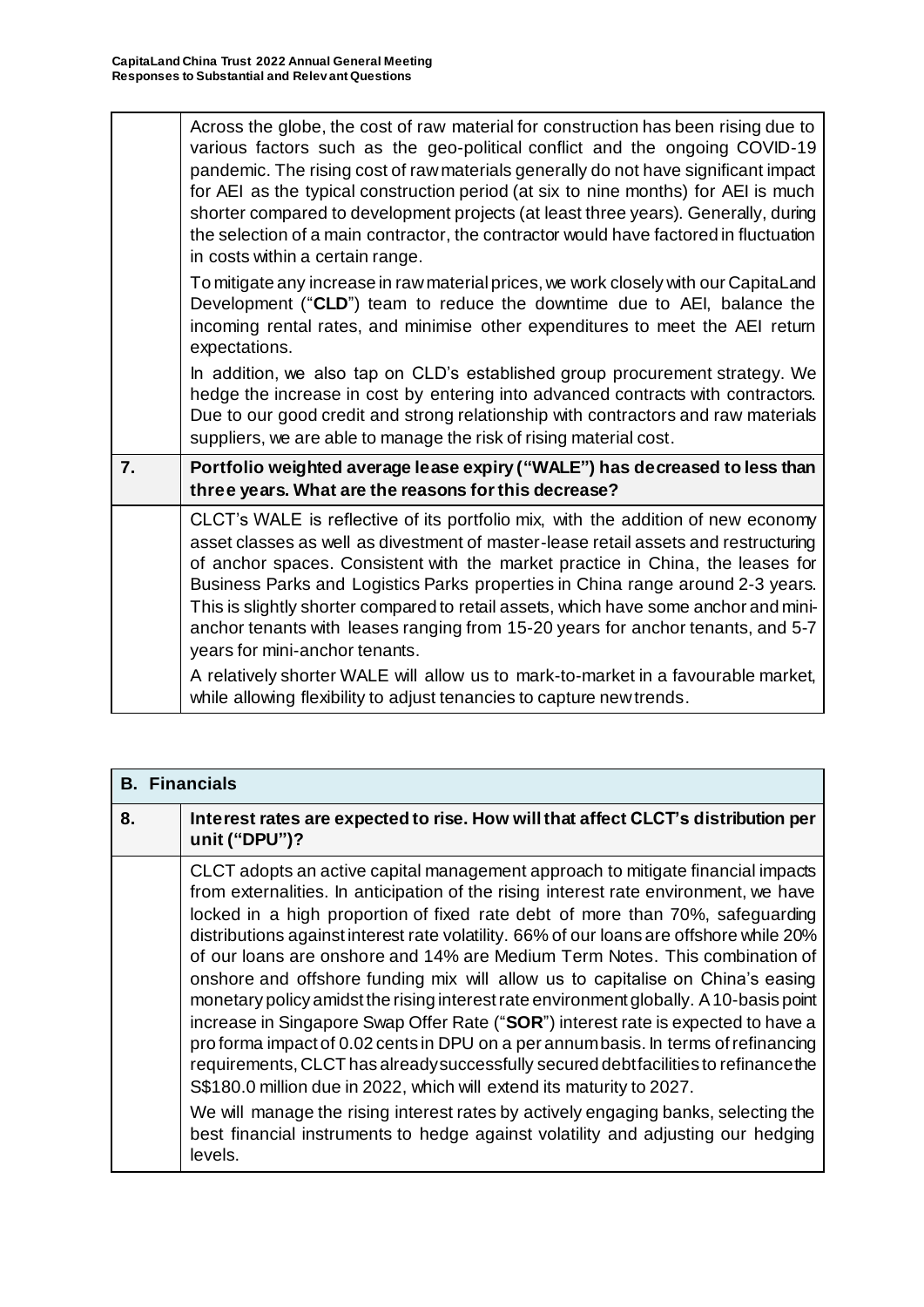| 9.  | How is the Manager managing CLCT's currency risk?                                                                                                                                                                                                                                                                                                                                                                                                                                                                                                                                                                                                                                                                                                                                                                                                                                                                                                                                                                                                                                                                                                                                                                                                                                                                                                                                                                                                                                                                                                                                                                                                                                                                                                                                                                                                                                                                                                                                                                                                                                                      |
|-----|--------------------------------------------------------------------------------------------------------------------------------------------------------------------------------------------------------------------------------------------------------------------------------------------------------------------------------------------------------------------------------------------------------------------------------------------------------------------------------------------------------------------------------------------------------------------------------------------------------------------------------------------------------------------------------------------------------------------------------------------------------------------------------------------------------------------------------------------------------------------------------------------------------------------------------------------------------------------------------------------------------------------------------------------------------------------------------------------------------------------------------------------------------------------------------------------------------------------------------------------------------------------------------------------------------------------------------------------------------------------------------------------------------------------------------------------------------------------------------------------------------------------------------------------------------------------------------------------------------------------------------------------------------------------------------------------------------------------------------------------------------------------------------------------------------------------------------------------------------------------------------------------------------------------------------------------------------------------------------------------------------------------------------------------------------------------------------------------------------|
|     | The Manager actively monitors the capital market and exchange rate to minimise<br>foreign exchange volatilities and safeguard the returns for CLCT's unitholders. Our<br>hedging policy is to hedge at least 50% of undistributed income into SGD.                                                                                                                                                                                                                                                                                                                                                                                                                                                                                                                                                                                                                                                                                                                                                                                                                                                                                                                                                                                                                                                                                                                                                                                                                                                                                                                                                                                                                                                                                                                                                                                                                                                                                                                                                                                                                                                     |
| 10. | Why has DPU decreased from 10.22 cents in FY 2018 to 8.73 cents in FY 2021<br>despite the increase in the number of assets from 11 to 20?                                                                                                                                                                                                                                                                                                                                                                                                                                                                                                                                                                                                                                                                                                                                                                                                                                                                                                                                                                                                                                                                                                                                                                                                                                                                                                                                                                                                                                                                                                                                                                                                                                                                                                                                                                                                                                                                                                                                                              |
|     | In FY 2018, total DPU included one-off capital distribution that arose from the<br>divestment of CapitaMall Anzhen. Excluding the capital distribution, the organic<br>DPU in FY 2019 grew 2.1% over FY 2018. In FY 2020 and FY 2021, similar to<br>industry peers, our business environment and resultant earnings were impacted by<br>the COVID-19 pandemic and related landlord support extended to our retail<br>partners. Given our pro-active management and portfolio reconstitution, FY 2021<br>DPU increased 37.5% as compared to FY 2020. The decline in DPU relative to FY<br>2019 is largely attributable to the impact of COVID-19 on our retail malls, as well as<br>the enlarged unit base effect from new acquisitions that have yet to contribute on a<br>full year basis. While our retail operating metrics reflect improvements with higher<br>resumption in social activities, gatherings, and F&B dine-in, the business<br>environment remains one of cautious undertone with competitive asking rents.<br>Given the uncertain operating environment, tenants are generally more cautious and<br>risk averse while taking longer to deliberate on new concepts and commitments. As<br>a proactive landlord, we continue to be flexible and will adopt a long-term approach<br>in conducting business with our retail partners through the evolving COVID-19<br>situation. We will continue to curate relevant tenant mix and recalibrate our malls'<br>positioning to tap into the latest trends and preferences.<br>With regards to our new acquisitions, the Business Park and Logistics Park<br>properties now accounts for 21.9% of our AUM and contributed 26.3% and 28.2%<br>of our FY 2021 gross revenue and NPI, respectively. The Business Park and<br>Logistics Park properties were minimally impacted by the COVID-19 situation, which<br>further attests to their resilience and our diversification strategy. We will actively<br>monitor and augment our portfolio in a disciplined approach to drive earnings<br>stability and grow DPU in a sustainable manner. |
| 11. | Were the recent deals announced by the Manager DPU accretive?                                                                                                                                                                                                                                                                                                                                                                                                                                                                                                                                                                                                                                                                                                                                                                                                                                                                                                                                                                                                                                                                                                                                                                                                                                                                                                                                                                                                                                                                                                                                                                                                                                                                                                                                                                                                                                                                                                                                                                                                                                          |
|     | Acquisitions by CLCT in the new economy assets, including Business Parks and<br>Logistics Parks were expected to achieve approximately 3% - 4% DPU accretion on<br>a pro forma basis (refer to the relevant announcements dated 6 November 2020<br>and 12 October 2021). The strong DPU improvement of 37.5% delivered (FY 2021<br>vs FY 2020) was predicated on the DPU accretive new acquisitions, especially in<br>the midst of China's zero-COVID policy.<br>Moving forward, we expect organic growth and improvement in DPU contribution<br>from recent acquisitions arising from embedded income escalation in underlying<br>lease contracts as well as strong market demand in new economy asset classes,<br>which are evident in the strong metrics such as property occupancy and positive<br>rental reversion since acquisition. The Manager will continue exercising investment<br>discipline and is committed to seeking value-added DPU accretive acquisitions that<br>are beneficial to unitholders.                                                                                                                                                                                                                                                                                                                                                                                                                                                                                                                                                                                                                                                                                                                                                                                                                                                                                                                                                                                                                                                                                     |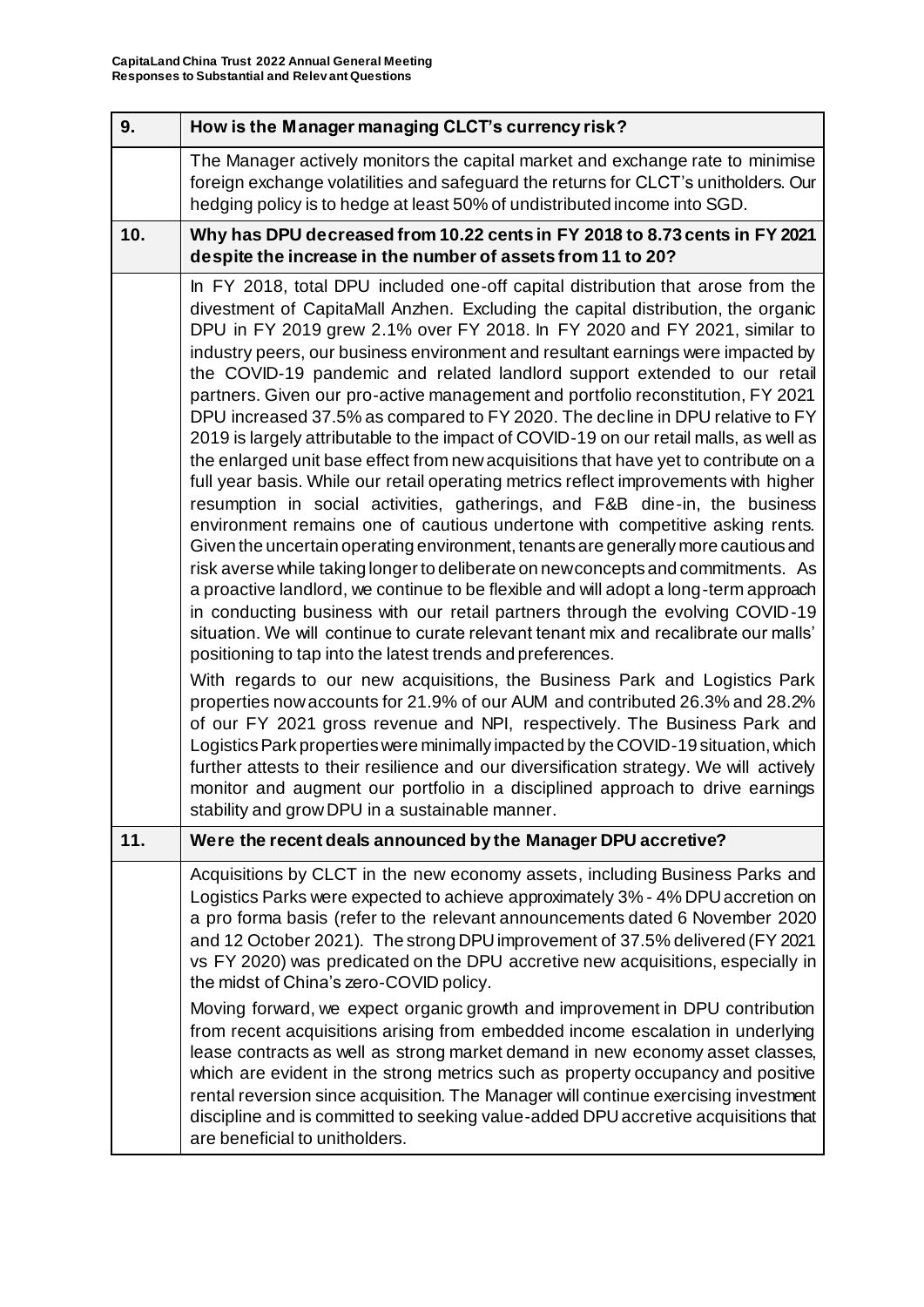|     | C. Strategy and Outlook                                                                                                                                                                                                                                                                                                                                                                                                                                                                                                                                                                                                                                                                                                                                                                                                                                                                                                                                                                                                                                                                                                                                                                                                                                                                                                                                                                                                                                                                                                                                                                                                                                                                                                                                                                                                                     |  |
|-----|---------------------------------------------------------------------------------------------------------------------------------------------------------------------------------------------------------------------------------------------------------------------------------------------------------------------------------------------------------------------------------------------------------------------------------------------------------------------------------------------------------------------------------------------------------------------------------------------------------------------------------------------------------------------------------------------------------------------------------------------------------------------------------------------------------------------------------------------------------------------------------------------------------------------------------------------------------------------------------------------------------------------------------------------------------------------------------------------------------------------------------------------------------------------------------------------------------------------------------------------------------------------------------------------------------------------------------------------------------------------------------------------------------------------------------------------------------------------------------------------------------------------------------------------------------------------------------------------------------------------------------------------------------------------------------------------------------------------------------------------------------------------------------------------------------------------------------------------|--|
| 12. | What is your outlook for 2H 2022?                                                                                                                                                                                                                                                                                                                                                                                                                                                                                                                                                                                                                                                                                                                                                                                                                                                                                                                                                                                                                                                                                                                                                                                                                                                                                                                                                                                                                                                                                                                                                                                                                                                                                                                                                                                                           |  |
|     | Barring unforeseen circumstances, we expect an improved 2H 2022, premised on<br>the China's 'Two Sessions' policy announcements that calls for supportive pro-<br>business, pro-consumption stimulus to steer economic and employment growth<br>while addressing concerns overthe real estate sector, platformeconomy and capital<br>markets <sup>2</sup> . Although short term volatility is to be expected as China overcomes the<br>current wave of COVID-19 infections, China has expressed intention to soften and<br>balance the economic impact of COVID-19 fighting measures.<br>For the retail segment, retailers may realign their business strategies and store<br>expansion plans for cities affected by COVID-19 but this will be offset by our<br>presence in other cities that are not facing similar constraints. Particularly for<br>CapitaMall Wangjing, we have started on an extensive Asset Enhancement Initiative<br>("AEI") to rejuvenate approximately 14,000 sq m of recovered anchor department<br>store space. This translates to approximately 20% of prime lettable area across<br>Level 1 to 3. As of February 2022, there has been positive leasing responses.<br>Approximately 50% of the AEI Net Lettable Area ("NLA") have been secured with<br>an additional 15% of the NLA in advanced negotiation stage. We will continue to<br>focus on proactive lease management, collaborating with retailers to curate desired<br>mix and offerings, injecting new content that appeals to our customers while<br>positioning ourselves favourably to capture new opportunities and trends that have<br>emerged from this pandemic.<br>For the Business Park sector, it is poised to benefit from the structural upgrading of<br>economy towards innovation-growth while the logistics parks will be supported by |  |
| 13. | the strong boost in logistics demand as a result of the pandemic.<br>What will be the estimated DPU for FY 2022?                                                                                                                                                                                                                                                                                                                                                                                                                                                                                                                                                                                                                                                                                                                                                                                                                                                                                                                                                                                                                                                                                                                                                                                                                                                                                                                                                                                                                                                                                                                                                                                                                                                                                                                            |  |
|     | What will be the DPU payment frequency for the next 2 years?                                                                                                                                                                                                                                                                                                                                                                                                                                                                                                                                                                                                                                                                                                                                                                                                                                                                                                                                                                                                                                                                                                                                                                                                                                                                                                                                                                                                                                                                                                                                                                                                                                                                                                                                                                                |  |
|     | We do not provide DPU forecast. There are currently no plans to change our current                                                                                                                                                                                                                                                                                                                                                                                                                                                                                                                                                                                                                                                                                                                                                                                                                                                                                                                                                                                                                                                                                                                                                                                                                                                                                                                                                                                                                                                                                                                                                                                                                                                                                                                                                          |  |
|     | semi-annual distribution.                                                                                                                                                                                                                                                                                                                                                                                                                                                                                                                                                                                                                                                                                                                                                                                                                                                                                                                                                                                                                                                                                                                                                                                                                                                                                                                                                                                                                                                                                                                                                                                                                                                                                                                                                                                                                   |  |
| 14. | Looking forward, CLCT seeksto focus on the newe conomy assets in the near-<br>term and expand into commercial and integrated developments over the<br>longer-term - with a portfolio's target composition of 30% retail, 30% new<br>economy and 40% in the commercial and integrated developments space. Can<br>the Manager briefly explain how it looks to achieve this, when it comes to<br>paring down its current exposure of 78.1% to retail assets? Would CLCT be<br>considering third-party, non-sponsor assets and/or other parts of China as<br>well?                                                                                                                                                                                                                                                                                                                                                                                                                                                                                                                                                                                                                                                                                                                                                                                                                                                                                                                                                                                                                                                                                                                                                                                                                                                                              |  |
|     | Our aim is to position our vehicle as the proxy for growth in China's future economy<br>across multiple sectors. We intend to continue building our exposure in the new<br>economy sectors that would include Business Parks, Logistics Parks, Data Centres<br>and Industrial assets as well as Commercial and Integrated Developments.                                                                                                                                                                                                                                                                                                                                                                                                                                                                                                                                                                                                                                                                                                                                                                                                                                                                                                                                                                                                                                                                                                                                                                                                                                                                                                                                                                                                                                                                                                     |  |

 $\overline{a}$  $^2$  Xinhua Economic Watch, China sends clear-cut signals to bolster economic growth, 18 March 2022.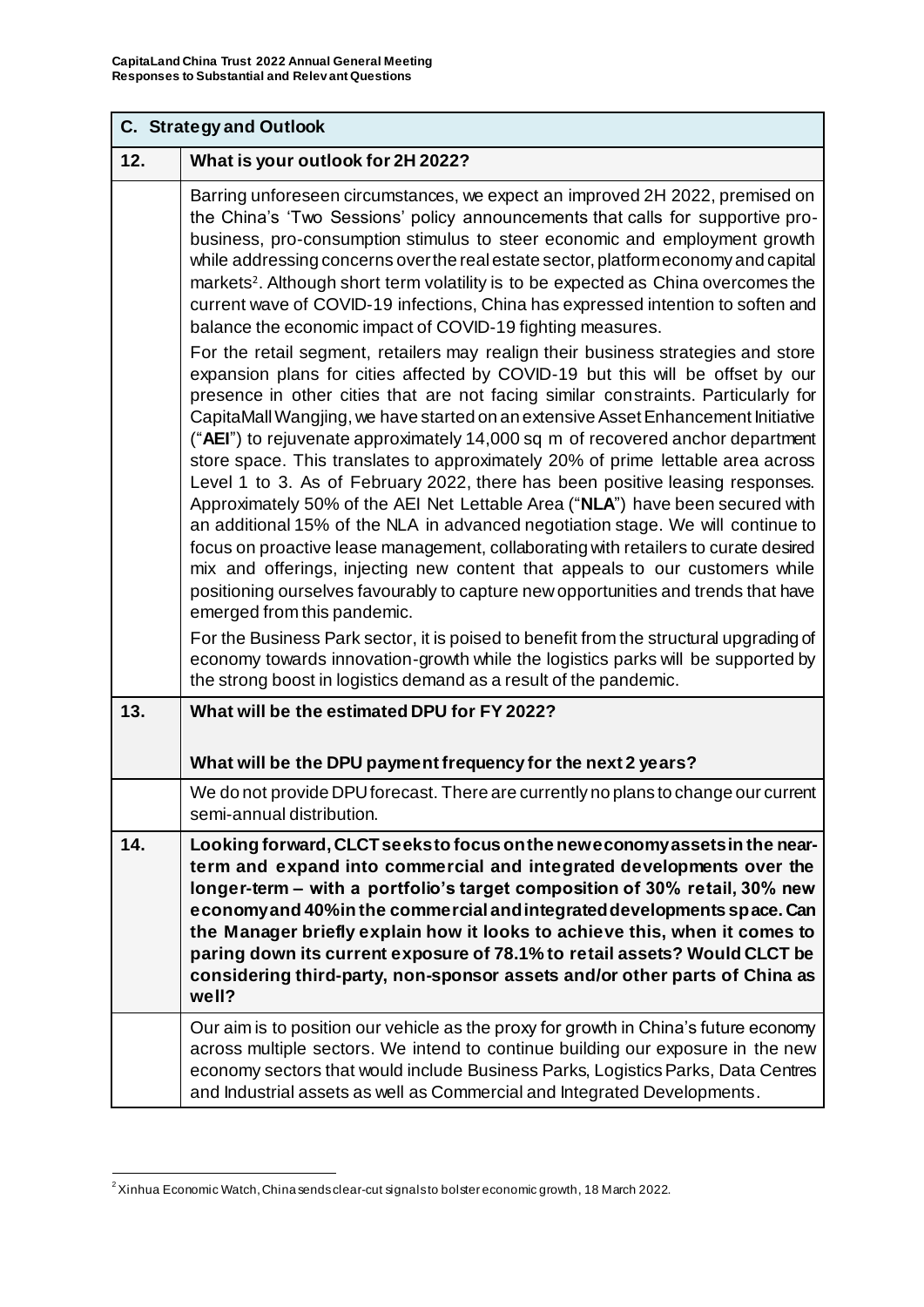| reconstitution strategy, evaluating new acquisitions that fit our strategy while<br>divesting non-core matured assets to enhance returns. While CLCT does not have<br>an annual target for divestment or capital recycling, we have actively executed our<br>strategy to unlock value of our assets at the optimal stage of the lifecycle and recycle<br>proceeds to deliver growth to our unitholders. Since 2017, we have monetised five<br>retail assets, of which four were part of the seven seed assets from our IPO, and<br>recycled proceeds to buy in our newly acquired five Business Parks and four<br>Logistics Park properties.<br>We will review opportunities for yield accretive acquisitions with a focus on Tier 1<br>and 2 cities, particularly in the five core city clusters where our Sponsor, CapitaLand<br>Investment Limited ("CLI"), has strong presence in. We will source for assets from<br>our Sponsor's pipeline as well as third party vendors to take advantage of market<br>opportunities, strengthen diversification and create complementary income streams. |
|--------------------------------------------------------------------------------------------------------------------------------------------------------------------------------------------------------------------------------------------------------------------------------------------------------------------------------------------------------------------------------------------------------------------------------------------------------------------------------------------------------------------------------------------------------------------------------------------------------------------------------------------------------------------------------------------------------------------------------------------------------------------------------------------------------------------------------------------------------------------------------------------------------------------------------------------------------------------------------------------------------------------------------------------------------------------------------------------------|
| Will you look into expanding into alternative, non-traditional assets such as<br>cold storage facilities, data centres instead of traditional asset classes like<br>retail and offices?                                                                                                                                                                                                                                                                                                                                                                                                                                                                                                                                                                                                                                                                                                                                                                                                                                                                                                          |
| Our expanded mandate allows us to invest in these alternative, non-traditional asset<br>classes in mainland China. When assessing new alternative assets, a key<br>consideration would be the ability to leverage on the synergies with our Sponsor and<br>the overall CapitaLand eco-system to manage these assets. By tapping on<br>CapitaLand's network, we will be able to create synergy by providing a wide range<br>of real estate solutions to different tenants to drive our business.<br>In evaluating investment opportunities in these asset classes, we will remain prudent<br>and exercise investment discipline and assess each deal based on its merits to<br>ensure that it will strengthen CLCT's portfolio and benefit CLCT's unitholders.                                                                                                                                                                                                                                                                                                                                    |
| How will the "Common Prosperity" drive affect CLCT?<br>China is increasing its scrutiny of technology platform companies and wants<br>to safeguard their data for national security. Will this dent the prospects for<br>foreign companies looking at "new economy" assets such as Data<br>Centres? How is CLCT adjusting its business strategy in response to this<br>dynamic?                                                                                                                                                                                                                                                                                                                                                                                                                                                                                                                                                                                                                                                                                                                  |
| Central to the "Common Prosperity" drive is the concept of raising the incomes of<br>low-income groups, promoting fairness, making regional development more<br>balanced, and emphasising people-centred growth.<br>At CLCT, we actively monitor policies to ensure that our strategic growth pillars are<br>in line with the China's economic direction and policies.                                                                                                                                                                                                                                                                                                                                                                                                                                                                                                                                                                                                                                                                                                                           |
|                                                                                                                                                                                                                                                                                                                                                                                                                                                                                                                                                                                                                                                                                                                                                                                                                                                                                                                                                                                                                                                                                                  |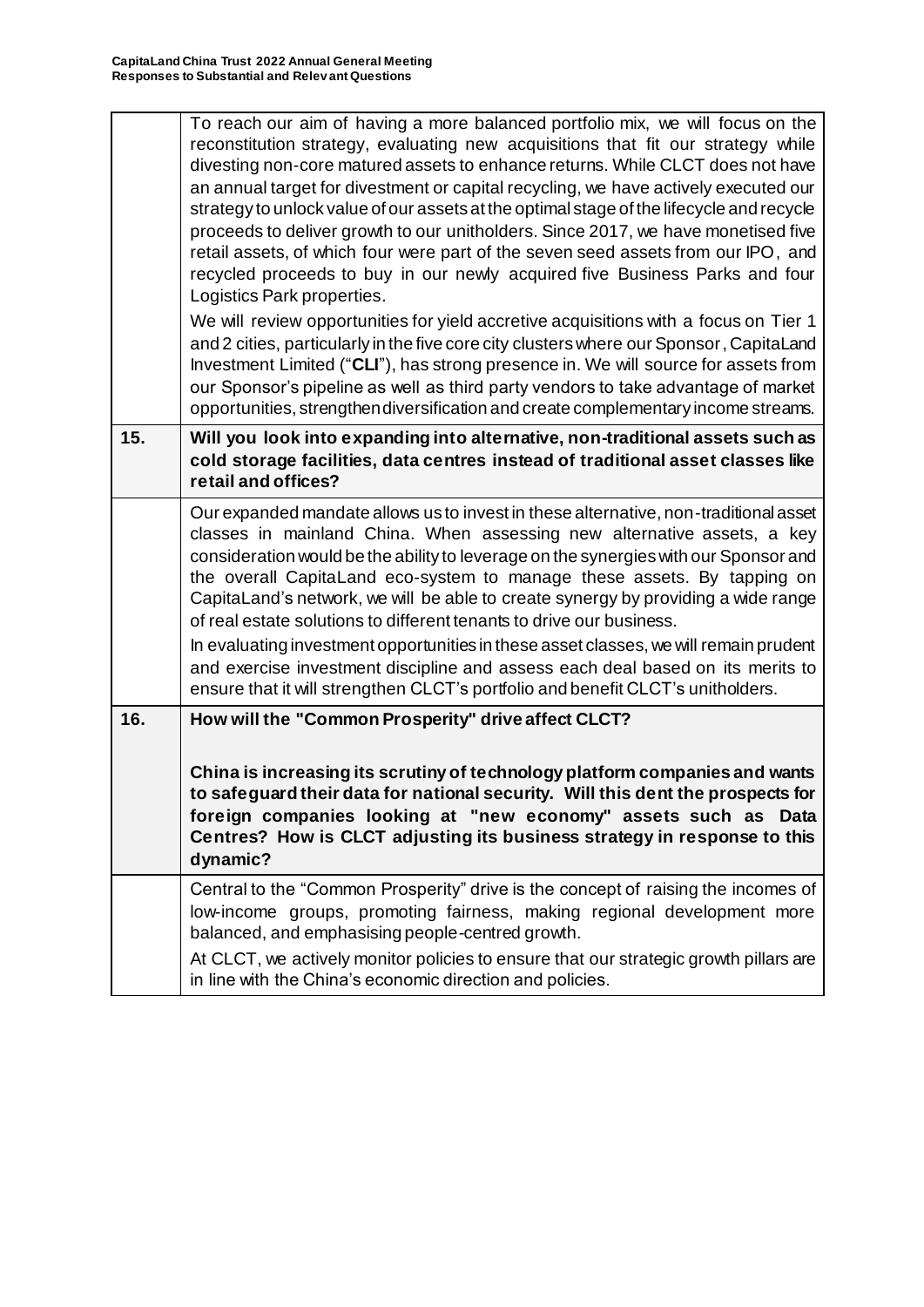|     | Our retail segment is well-positioned to benefit from the "Common Prosperity" theme<br>as our malls are positioned as a destination lifestyle mall for the middle-income<br>group. Last year, the education sector crackdown in China disrupted the industry<br>heavily in which the restriction prohibited private education services. However, our<br>education tenants provide mainly enrichment services in extra-curricular activities<br>like dancing, music and other cultural interests and these activities are not part of<br>the crackdown. In terms of tenant exposure, our Education sector stood at 2.3% of<br>our portfolio Gross Rental Income ("GRI") <sup>3</sup> . As for our Business Parks and Logistics<br>Properties, the regulatory crackdowns and overhauls to-date are with regards to<br>issues surrounding tech companies' exploitation of platform workers and its<br>exploitative use of algorithms, rather than foreign ownership of Data Centres/new<br>economy assets in China <sup>4</sup> . |
|-----|--------------------------------------------------------------------------------------------------------------------------------------------------------------------------------------------------------------------------------------------------------------------------------------------------------------------------------------------------------------------------------------------------------------------------------------------------------------------------------------------------------------------------------------------------------------------------------------------------------------------------------------------------------------------------------------------------------------------------------------------------------------------------------------------------------------------------------------------------------------------------------------------------------------------------------------------------------------------------------------------------------------------------------|
|     | In relation to our tenant exposure to the E-commerce sector, E-commerce tenants<br>constitute around 2.4% of our portfolio GRI, hence we have seen minimal impact on<br>our portfolio consequent to the attention on this sector. Electronics, Engineering and<br>Information Communications Technology are the key sectors within our portfolio and<br>we are still seeing strong leasing demand from these sectors across our Business<br>Parks assets.                                                                                                                                                                                                                                                                                                                                                                                                                                                                                                                                                                      |
| 17. | Do you see a lot of distressed sales in the market and how are you capitalising<br>on it?                                                                                                                                                                                                                                                                                                                                                                                                                                                                                                                                                                                                                                                                                                                                                                                                                                                                                                                                      |
|     | We are seeing more deal flows in the recent months as Chinese property players<br>adhere to the three red lines debt restrictions to build up their cash position. As our<br>priority is to build a strong and resilient portfolio for the long term, our assessment<br>of acquisitions takes into consideration:                                                                                                                                                                                                                                                                                                                                                                                                                                                                                                                                                                                                                                                                                                              |
|     | Value and yield accretion                                                                                                                                                                                                                                                                                                                                                                                                                                                                                                                                                                                                                                                                                                                                                                                                                                                                                                                                                                                                      |
|     | Quality of the asset; and                                                                                                                                                                                                                                                                                                                                                                                                                                                                                                                                                                                                                                                                                                                                                                                                                                                                                                                                                                                                      |
|     | Growth prospects<br>Other factors to consider include the prevailing market conditions, timing of the                                                                                                                                                                                                                                                                                                                                                                                                                                                                                                                                                                                                                                                                                                                                                                                                                                                                                                                          |
|     | acquisition and available funding options. With our healthy gearing (37.7% as at 31<br>December 2021) and good financial position, CLCT is well-positioned to take<br>advantage of opportunities when they emerge.                                                                                                                                                                                                                                                                                                                                                                                                                                                                                                                                                                                                                                                                                                                                                                                                             |

| <b>D. Others</b> |                                                                                                                                                                                                                                       |
|------------------|---------------------------------------------------------------------------------------------------------------------------------------------------------------------------------------------------------------------------------------|
| 18.              | There have been many mergers and acquisitions occurring over the past year<br>within the REITs space. Will CLCT merge with other REITs of the Sponsor to<br>unlock value?                                                             |
|                  | There are no existing plans for CLCT to be merged with other REITs of the Sponsor.<br>Each REIT in CLI has a clear position and mandate that investors can choose from,<br>to obtain the risk-adjusted returns that they are seeking. |

<sup>&</sup>lt;u>。</u><br>3 As at 31 December 2021.

 $^4$ China Briefing from Dezan Shira & Associates, How to Understand China's Commo Prosperity Policy, 21 March 2022 .